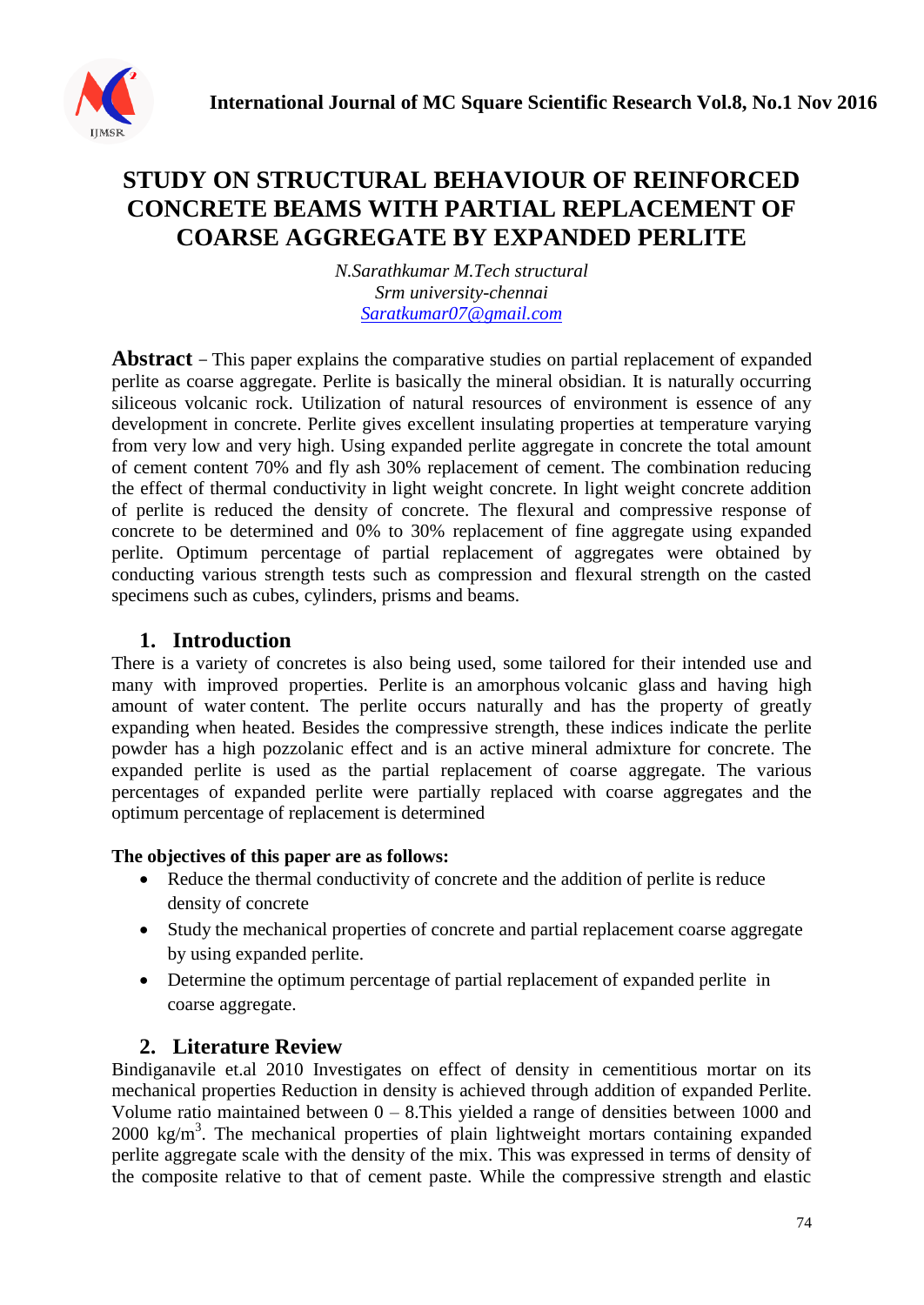

modulus vary with cube of the relative density, the fracture toughness was linearly proportional to this parameter [1].Demirboga et.al 2002 Thermal conductivity coefficients of concretes made up of mixtures of expanded perlite and pumice aggregates were measured and compared with cement replaced partially with silica fumes or fly ash. Thermal conductivity is found to be as low as 0.1472W/mK. In expanded perlite aggregate and 70% cement and 30% fly ash combination. The thermal conductivity and dry unit weight of LWAC decreased the maximum reduction SF and FA content .SF(10%,20% and 30%replacement by weight of PC),FA(10%,20% and 30%replacement by weight of PC), and EPA (20%,40%,60%,80% and 100%replacement by weight of PA),were effective core decreasing the thermal conductivity of LWAC up to 43.5%, mainly due to the relatively low conductivity of admixtures and EPA and the consequent low density of the LWAC[2]. Lee et.al 2002 The pozzolanic effect of perlite powder added to the concrete can be determined quantitatively with strength indices: the specific strength ratio( $R$ ), index of specific strength $(K)$ , and contribution percentage of pozzolanic effect to strength $(P)$ . Besides compressive strength, these indices mention that perlite powder has a high pozzolanic effect and is an active mineral admixture for concrete. The pozzolanic effect of the mineral admixture perlite in concrete was quantitatively discussed through specific strength indices like specific strength ratio(R), index of specific strength(K), and contribution the percentage of pozzolanic effect to strength(P). The compressive strength of concrete containing other active mineral admixture like natural zeolite power, condensed silica fume, fly ash ,blastfurnace slag ,rice husk ash, and volcanic rick can be described through these indices [3].Khonsari et. al 2011 Investigation on effects of using Expanded Perlite( CP) as an aggregate in light weight concrete (LWC).Compressive strength and Splitting tensile strength after 7 and 28 days in 2 different curing conditions, water sorptivity and sulfate attack are determined. Expanded perlite aggregate was used by various percentage(of weight), 10%, 20%, 30% and 40% to replace fine aggregates. The compressive and tensile strengths of Perlite concrete decreases with increase of perlite content. The perlite concrete specimens are subjected to "wet sack" curing condition increased their compressive strength. Vijayashankar et.al 2011 High rice building, the density of concrete causes major problem in increasing the dead weight of the structures. In the experimental program, mixtures were prepared by fully replacing the expanded perlite and as a result, the unit weight of fresh state mortar varied between 900 and  $1169$ kg/m<sup>3</sup> for ratios 1:3,1:2,1:1,2:1 and 3:1. The water absorption has been increasing with increasing in addition of expanded perlite to mortar. The compressive strength obtained were 49% less than the conventional mortar of 1:3.The optimum amount can be obtained was  $29.32N/mm^2$  with the density less than water for the mix ratio 1:2[5].Mahmood et. al 2013 The properties of perlite was calcium carbonate (CaCO3), the wear of carbon fabric reinforced epoxy composites under dry sliding conditions has been investigated. The effect of variants in volume fraction, applied load, time and sliding distance of the wear behaviour of polymer composites is studied by measuring the weight changes. Physical and mechanical properties of perlite particles. Granite filler added to carbon-epoxy composite show better wear resistance than perlite and CaCO3 particles. The highest wear resistance is that of the composite with 15% carbon fiber +5% granite particles, which is 83.4 % higher than that of the matrix material[6].Wenming et. al 2012 The mechanical properties of the perlite air-entrained concrete (PAC) material were discussed using DIC method. The project results show that the elastic modulus and Poisson"s ratio could be exactly measured by DIC method. The fields show the non-uniformity characteristics of deformation and the failure modes caused by the sandwich layered material[7].Erdem et .al 2007 This study focuses on the use of natural perlites in blended cement production. Sixteen types of blended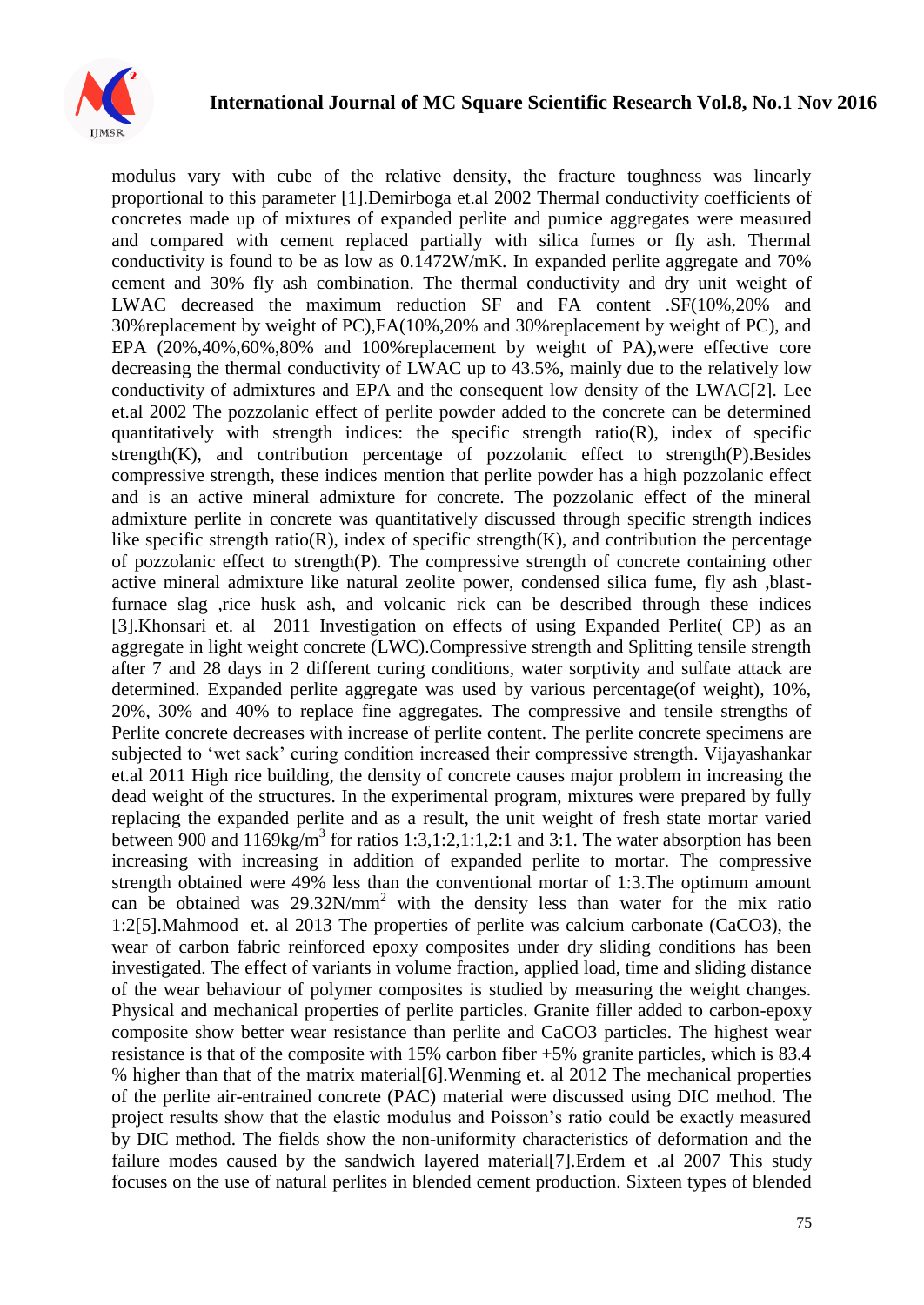

cements having  $320 \text{m}^2/\text{kg}$  or  $370 \text{m}^2/\text{kg}$  Blaine finesse were produced by using 20% or 30% of perlite additions. Production of the blended cements were accomplished either by intergrinding or separate grinding. The results showed that the perlites possess sufficient pozzolanic characteristics to be used in production of blended cements. The use of perlites in blended cements will be beneficial since the improvements in the grinding efficiency and the availability of them will help reduce the PC consumption[8].

## **3. Methodology**

This experimental methodology was followed in this paper. First the materials were collected and the preliminary tests are conducted on materials. The preliminary tests concrete mix was designed and particular grade of the concrete and the specimens were casted, tested and the results were discussed. The methodology for this study was as shown in Figure 1.



Fig 1 experimental methodology

## **4. EXPERIMENTAL PROGRAME**

### **(A) Materials used in this project:**

**Cement:** Ordinary Portland cement of grade 53 was used.

**Fine aggregate:** River sand was free from impurities and size less than 2.6mm was used. The specific gravity and the fineness modulus was 2.71 and 4.13.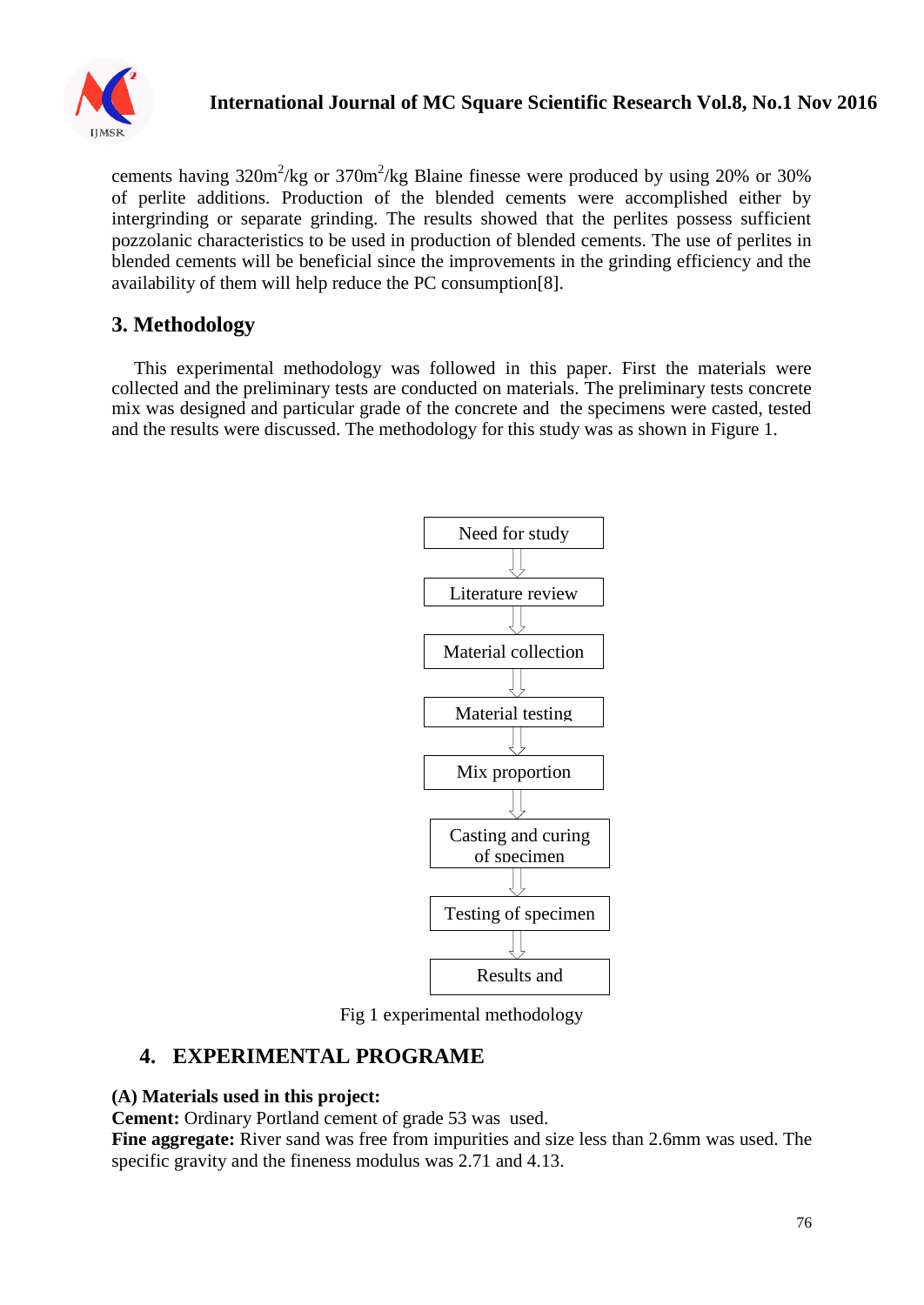

**Coarse aggregate:** The aggregate size of 20mm were used, the expanded angular shaped aggregates are used and free from dust. The fineness modulus and the specific gravity is 2.67 and 7.14. The impact value is 6.15%.

Perlite: Perlite is basically the mineral obsidian. It is naturally occurring siliceous volcanic rock. The specific gravity of the perlite was 2.24.

The physical and the chemical properties of the expanded perlite were discussed in Table1 and Table2 respectively.

| Color                                           | White                                                                                |  |
|-------------------------------------------------|--------------------------------------------------------------------------------------|--|
| Refractive Index                                | 1.5                                                                                  |  |
| Free Moisture, Maximum                          | 0.5%                                                                                 |  |
| pH (of water slurry)                            | $6.5 - 8.0$                                                                          |  |
| Specific Gravity                                | $2.2 - 2.4$                                                                          |  |
| <b>Bulk Density (Raw)</b>                       | Around $1100 \text{ kg/m}^3$                                                         |  |
| Mesh Size Available                             | As desired, 4-8 mesh and finer                                                       |  |
| Softening Point                                 | 1600-2000°F (871-1093°C)                                                             |  |
| <b>Fusion Point</b>                             | 2300-2450°F (1260-1343°C)                                                            |  |
| Specific Heat                                   | $0.2$ Btu/lb· $\degree$ F (387 J/kg·K)                                               |  |
| Thermal Conductivity at 75°F<br>$(24^{\circ}C)$ | .27-.41 Btu $\cdot$ in/h $\cdot$ ft <sup>2</sup> $\cdot$ °F(.04-.06<br>$W/m \cdot K$ |  |

Table 1 physical properties of perlite

#### Table 2 chemical properties of perlite

| Silicon Dioxide $(SiO2)$                   | 70–75%        |
|--------------------------------------------|---------------|
| Aluminium Oxide: $Al_2O_3$                 | $12 - 15%$    |
| Sodium Oxide: Na <sub>2</sub> O            | $3 - 4%$      |
| Potassium Oxide: $K_2O$                    | $3 - 5\%$     |
| Iron Oxide: Fe <sub>2</sub> O <sub>3</sub> | $0.5 - 2\%$   |
| Magnesium Oxide: MgO                       | $0.2 - 0.7\%$ |
| Calcium Oxide: CaO                         | $0.5 - 1.5\%$ |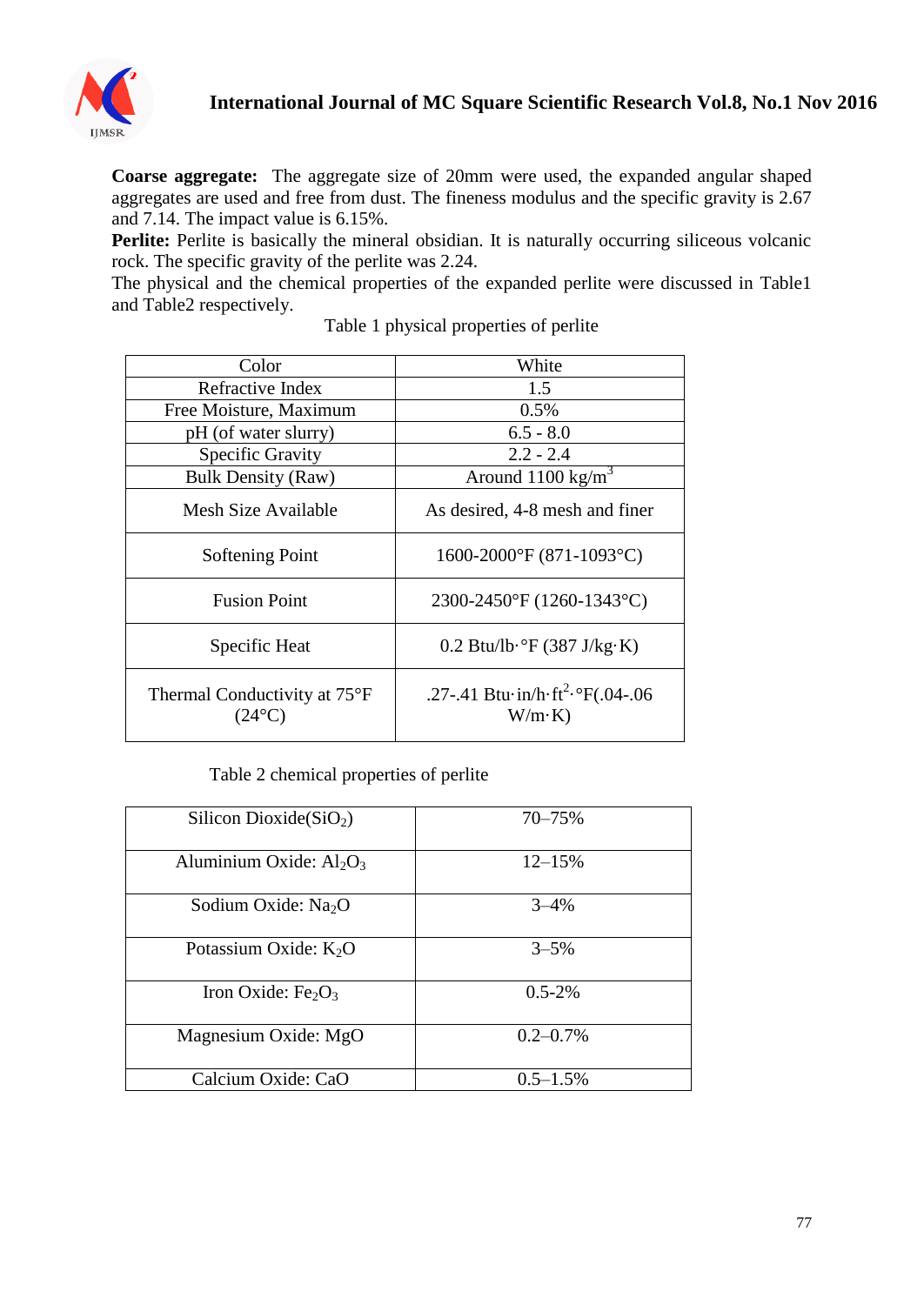

## **(B) Mix design**

 $M_{20}$  grade of concrete and the water cement ratio of 0.45. The concrete mix proportion was designed as per IS  $10262 - 2009$  and IS  $456 - 2000$ . The mix ratio of  $M_{20}$  is 1:1.55:2.91.

### **(C) Casting and curing:**

Totally six sets of specimens were casted. One set of specimen consists conventional concrete and three sets of specimens partially replaced with expanded perlite as fine aggregate in percentage of 10%,20% and 30% respectively. And two sets of reinforced concrete beams with replacement percentage of 10%, 20% and 30% respectively. Each set consists of three cubes and three cylinders. After casting of specimens were curing done for 7 days and the respective tests will be conducted on the specimens. The dimension of the cube was  $(150x150x150)$  mm<sup>3</sup> and the dimension of the cylinder is  $(300x150dia)$  mm<sup>2</sup>.

| Content                   | 0%             | 10%            | 20%            | 30%            |
|---------------------------|----------------|----------------|----------------|----------------|
| Cubes                     | 3              | 3              | 3              | 3              |
| Cylinders                 | 3              | 3              | 3              | 3              |
| <b>Beams</b>              | $\overline{2}$ | $\mathfrak{D}$ | $\overline{2}$ | $\overline{2}$ |
| Cement in kg              | 33.6           | 33.6           | 33.6           | 33.6           |
| Fine aggregate in kg      | 47.43          | 42.68          | 37.94          | 33.29          |
| Coarse aggregate in<br>kg | 89.31          | 89.31          | 89.31          | 89.31          |
| Expanded perlite in<br>kg |                | 4.7            | 9.48           | 14.15          |
| Slump value               | 97             | 93             | 98             | 89             |

The total casting and the quantity of materials details are shown in Table3.

## **5. Results and discussion:**

The flexural strength test were conducted on reinforced concrete beams after 7 days and 28 days of curing .The flexural strength values are discussed in Table4 and Table 5.

Table 4 Flexural strength of reinforced concrete after 7 days of curing

| S. No          | Sample details           | Ultimate<br>load in | Deflection<br><sub>in</sub> |
|----------------|--------------------------|---------------------|-----------------------------|
|                |                          | kN                  | mm                          |
|                | Sample 1(0% Of perlite)  | 46.20               | 2.56                        |
|                | Sample 2(10% Of perlite) | 46.70               | 2.87                        |
|                | Sample 3(20% Of perlite) | 47.40               | 2.32                        |
| $\overline{4}$ | Sample 4(30% Of perlite) | 45.80               | 3.85                        |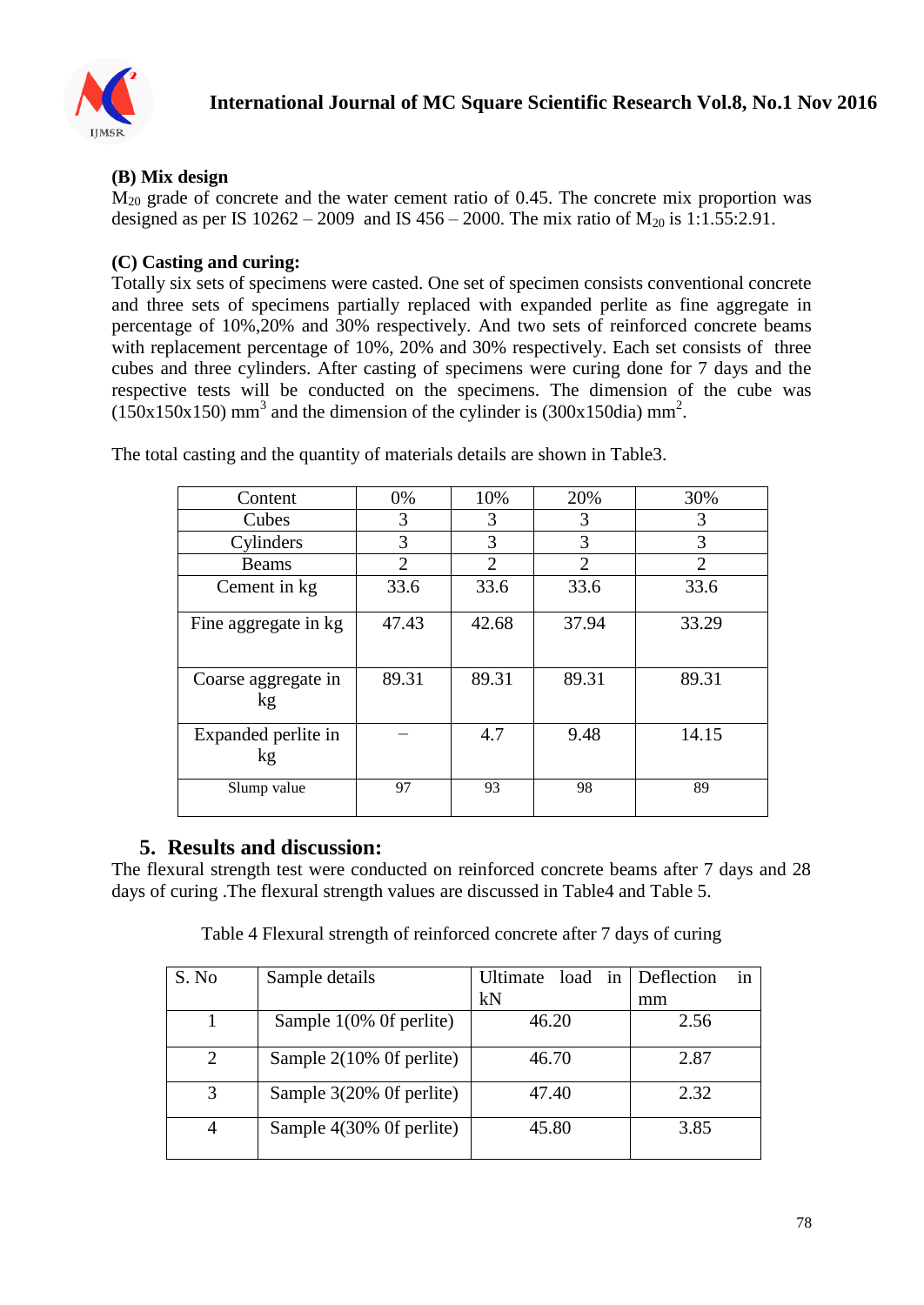



Fig 2 graph shown flexural test on beam for 7 days

| S. No          | Sample details                          | Ultimate load in Deflection in mm<br>kN |      |
|----------------|-----------------------------------------|-----------------------------------------|------|
|                | Sample $1(0\% 0f)$<br>perlite)          | 67.60                                   | 1.10 |
| $\overline{2}$ | Sample $2(10\% \text{ Of }$<br>perlite) | 68                                      | 1.20 |
| 3              | Sample 3(20% Of<br>perlite)             | 68.20                                   | 1.09 |
| 4              | Sample 4(30% Of<br>perlite)             | 67.10                                   | 1.75 |

Table 5 Flexural strength of reinforced concrete after 28 days of curing

## **Summary and conclusion**

The following conclusions are based on results.

- The maximum flexural strength for partial replacement of fine aggregate with expanded perlite be achieved by 20% is found to be 3.86% greater than the conventional concrete.
- And the minimum deflection for partial replacement of coarse aggregate by expanded perlite be achieved by 20% of replacement.
- Therefore 20% replacement of expanded perlite as coarse aggregate achieves good strength.